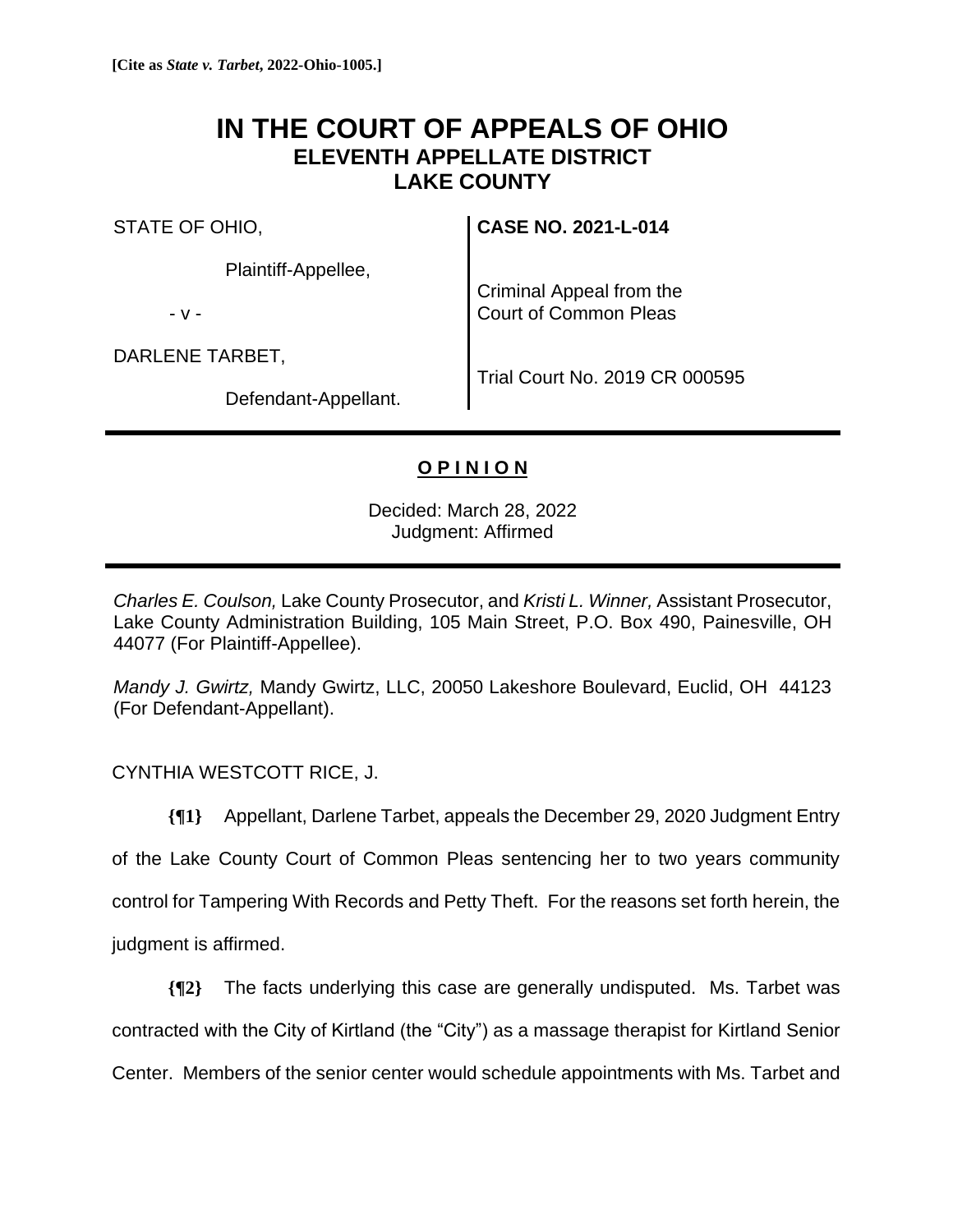were charged \$40 for an hour-long massage and \$55 for a 90-minute massage. The members usually paid the City directly; the City would subsidize the massage and actually pay Ms. Tarbet \$70 for an hour massage and \$100 for a 90-minute massage. In order to get paid for her services, Ms. Tarbet submitted invoices to the City that indicated the massage service and length of time. In 2019, the contract she signed with the City called for Ms. Tarbet to be paid "\$1.16 per minute, per participant, per scheduled date." However, she only ever billed in 60 or 90-minute increments and was only ever paid \$70 or \$100 for 60 or 90-minute massages, respectively. 1

**{¶3}** In April 2019, Jenna Hull, the director of the senior center, believed Ms. Tarbet was billing for massages that were not performed. Specifically, Ms. Hull questioned whether Sheila Strauss, Ms. Tarbet's mother and a member at the senior center, was receiving services from Ms. Tarbet. Ms. Hull reviewed camera footage to determine whether Ms. Strauss would physically appear in the building on a day that an invoice was submitted. There is no dispute that Ms. Strauss was not physically present on four of the dates relevant to this case, and that Ms. Strauss was not in the massage room for the full hour on the two remaining relevant dates. In her defense, Ms. Tarbet testified that when she would have a cancellation, she would perform distance Reiki on her mother via phone, and that when her mother was present, her mother's health problems prevented her from laying down for the full hour.

**{¶4}** Ms. Tarbet submitted the invoices to the City for these sessions and was paid. She contends that these were valid invoices and that distance Reiki falls under the

<sup>1.</sup> Sixty minutes at \$1.16 per minute equates to \$69.60, and 90 minutes at \$1.16 per minute equates to \$104.40. Thus, in practice, Ms. Tarbet was never paid exactly by the minute.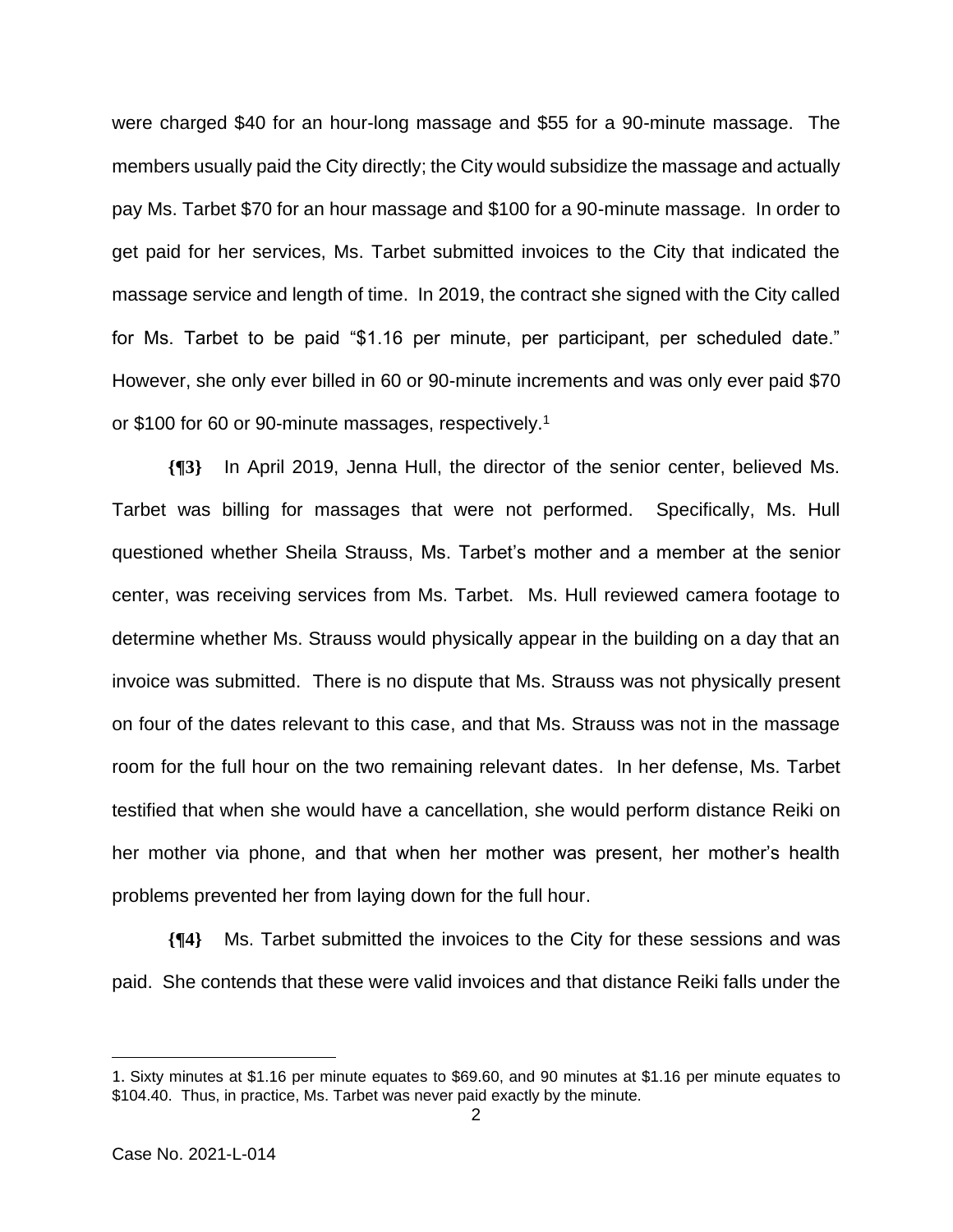umbrella of massage therapy; the state asserts that this was beyond the scope of the services for which Ms. Tarbet was contracted.

**{¶5}** Ms. Tarbet was initially indicted on seven counts of Tampering With Records, felonies of the third degree, in violation of R.C. 2913.42(A)(1), and seven counts of Petty Theft, misdemeanors of the first degree, in violation of R.C. 2913.02(A)(3). Prior to trial, the state dismissed one count of Tampering With Records and one count of Petty Theft, both pertaining to April 29, 2019.

**{¶6}** The jury ultimately found Ms. Tarbet not guilty on two counts of Tampering With Records and two counts of Petty Theft, which related to the dates on which Ms. Strauss was in the building at the time of the billed massage. She was found guilty on the remaining eight counts. The court sentenced Ms. Tarbet to two years of community control on each offense, to be run concurrently, ordered to serve 60 days of electronically monitored house arrest, 100 hours of community services, and \$120 in restitution.

**{¶7}** Ms. Tarbet now appeals, assigning three errors for our review. We address her second assigned error first, which states:

**{¶8}** The trial court erred to the prejudice of the defendant-appellant in denying her motion for acquittal made pursuant to Crim.R. 29(A).

**{¶9}** "[W]hen an appellant makes a Crim.R. 29(A) motion for acquittal, he or she is challenging the sufficiency of the evidence introduced by the state." *State v. Patrick*, 11th Dist. Trumbull Nos. 2003-T-0166 and 2003-T-0167, 2004-Ohio-6688, ¶18. "'"[S]ufficiency" is a term of art meaning that legal standard which is applied to determine whether the case may go to the jury or whether the evidence is legally sufficient to support the jury verdict as a matter of law.'" *State v. Thompkins*, 78 Ohio St.3d 380, 386 (1997), quoting Black's Law Dictionary (6 Ed.1990) 1433. "An appellate court reviewing the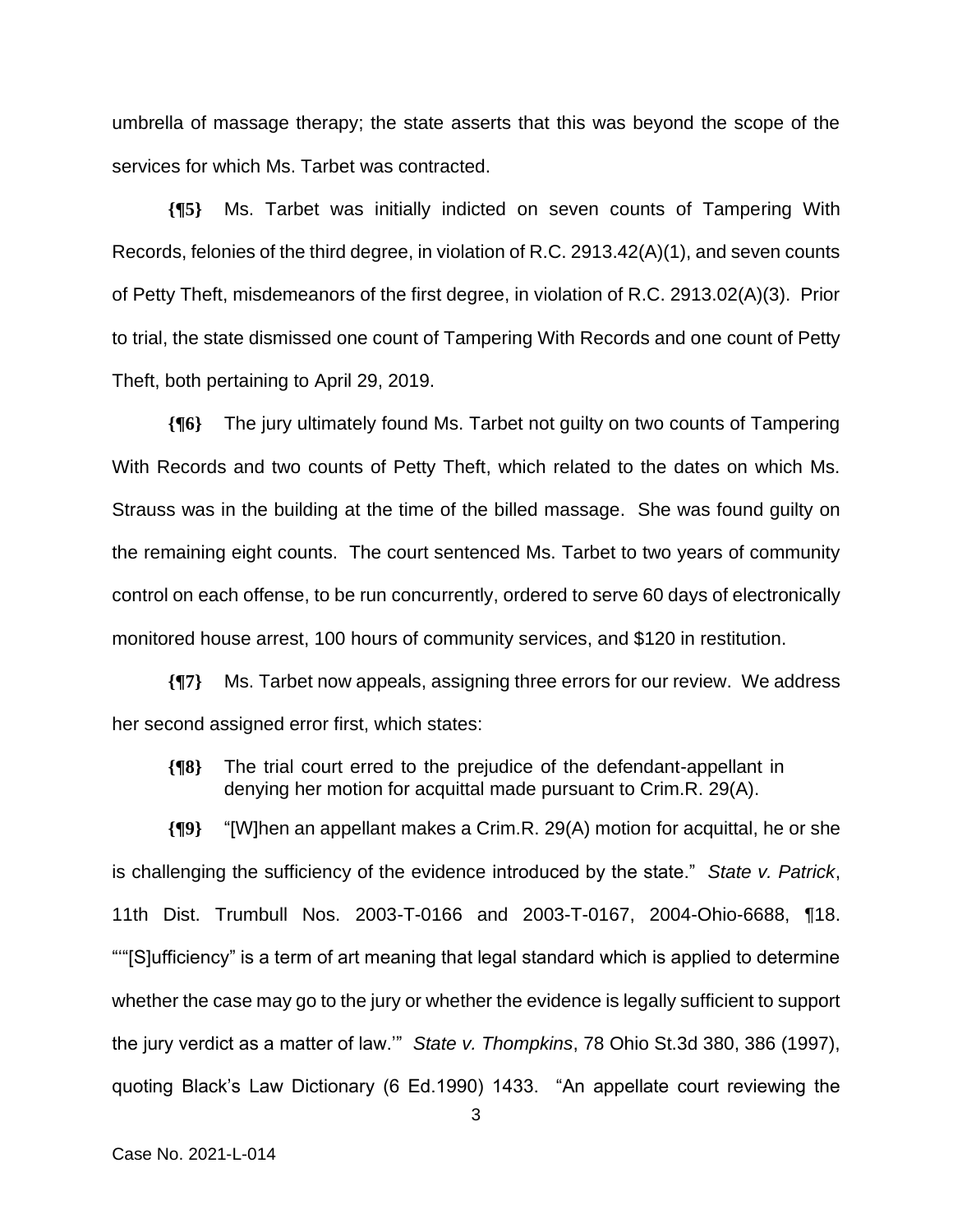sufficiency of the evidence examines the evidence admitted at trial and determines whether, after viewing the evidence in a light most favorable to the state, any rational trier of fact could have found the essential elements of the crime proven beyond a reasonable doubt." *State v. Ross*, 11th Dist. Portage No. 2016-P-0060, 2018-Ohio-452, ¶34, citing *State v. Jenks*, 61 Ohio St.3d 259, 273 (1991).

**{¶10}** In this case, Ms. Tarbet was convicted of Tampering With Records and

Petty Theft. R.C. 2913.42(A)(1), Tampering with Records, states:

- **{¶11}** (A) No person, knowing the person has no privilege to do so, and with purpose to defraud or knowing that the person is facilitating a fraud, shall do any of the following:
- **{¶12}** (1) Falsify, destroy, remove, conceal, alter, deface, or mutilate any writing, computer software, data, or record.
- **{¶13}** R.C. 2913.02(A)(3), Theft, states:
- **{¶14}** (A) No person, with purpose to deprive the owner of property or services, shall knowingly obtain or exert control over either the property or services in any of the following ways: \* \* \* (3) By deception.

**{¶15}** We focus our review on the four dates relating to the eight counts of which

the jury found Ms. Tarbet guilty.

**{¶16}** The undisputed testimony shows that Ms. Strauss was not in the building on the four relevant dates, as corroborated by the video records the state submitted, that Ms. Tarbet submitted an invoice and was paid for an hour of service on each of the four dates. The only element in dispute on these counts is whether Ms. Tarbet had the requisite intent, i.e., that she acted with purpose to defraud or knowing that she was facilitating a fraud, and that she acted with purpose to deprive the owner of the property.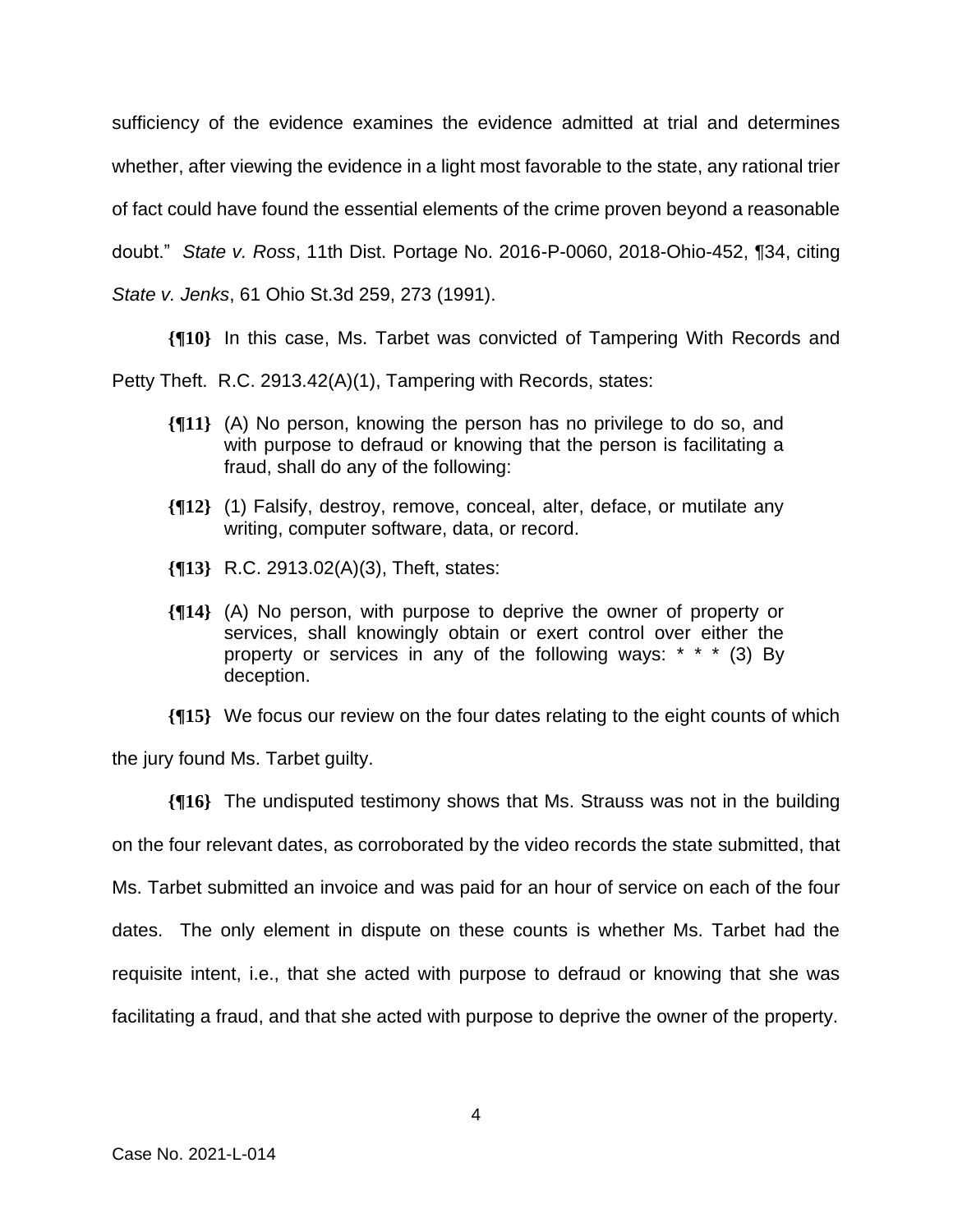**{¶17}** To this end, the state presented the testimony of Ms. Hull, who is herself an advanced Reiki practitioner. She testified that an advanced or master Reiki practitioner can perform distance healing, and that while massage, Reiki, and reflexology were offered at the senior center at this time, Tina DiCillo was the contractor who performed Reiki, while Ms. Tarbet was contracted to do massage therapy. Ms. Hull also stated that there is a different pay structure for Reiki. In other words, according to Ms. Hull, if Ms. Tarbet was providing distance Reiki during these times, it was a valid practice, but it was not within the scope of her contract as a massage therapist, and therefore not compensable. Ms. Tarbet argued that Reiki falls under the umbrella of massage therapy.

**{¶18}** Ms. Tarbet's 2019 contract with the senior center states that Ms. Tarbet is contracted to perform massage therapy. As an independent contractor, "[t]he City is interested in the results achieved by the Instructor only, and the conduct, control, and completion of the work as set forth in Exhibit A will lie solely with the Instructor." However, no Exhibit A was included. Nevertheless, the contract specifically states that "[u]nless otherwise permitted by the Recreation and Senior Coordinator, the Instructor will conduct all programs in the Spa and Wellness room at the Kirtland Community Center \* \* \*."

**{¶19}** The state presented video recordings of the senior center and the corresponding invoices for, inter alia, each of the four dates corresponding to the eight counts on which Ms. Tarbet was ultimately found guilty. Specifically, on February 22, Ms. Tarbet billed for a 60-minute massage with Ms. Strauss from 9 a.m. to 10 a.m. As seen on the video, Ms. Tarbet is in the massage room without a client from 9:00 a.m. to 9:42 a.m., then she leaves the building and returns just before 10:00 a.m. She bills for an hour. On March 15, Ms. Strauss was scheduled from 10:15 to 11:15 a.m. During that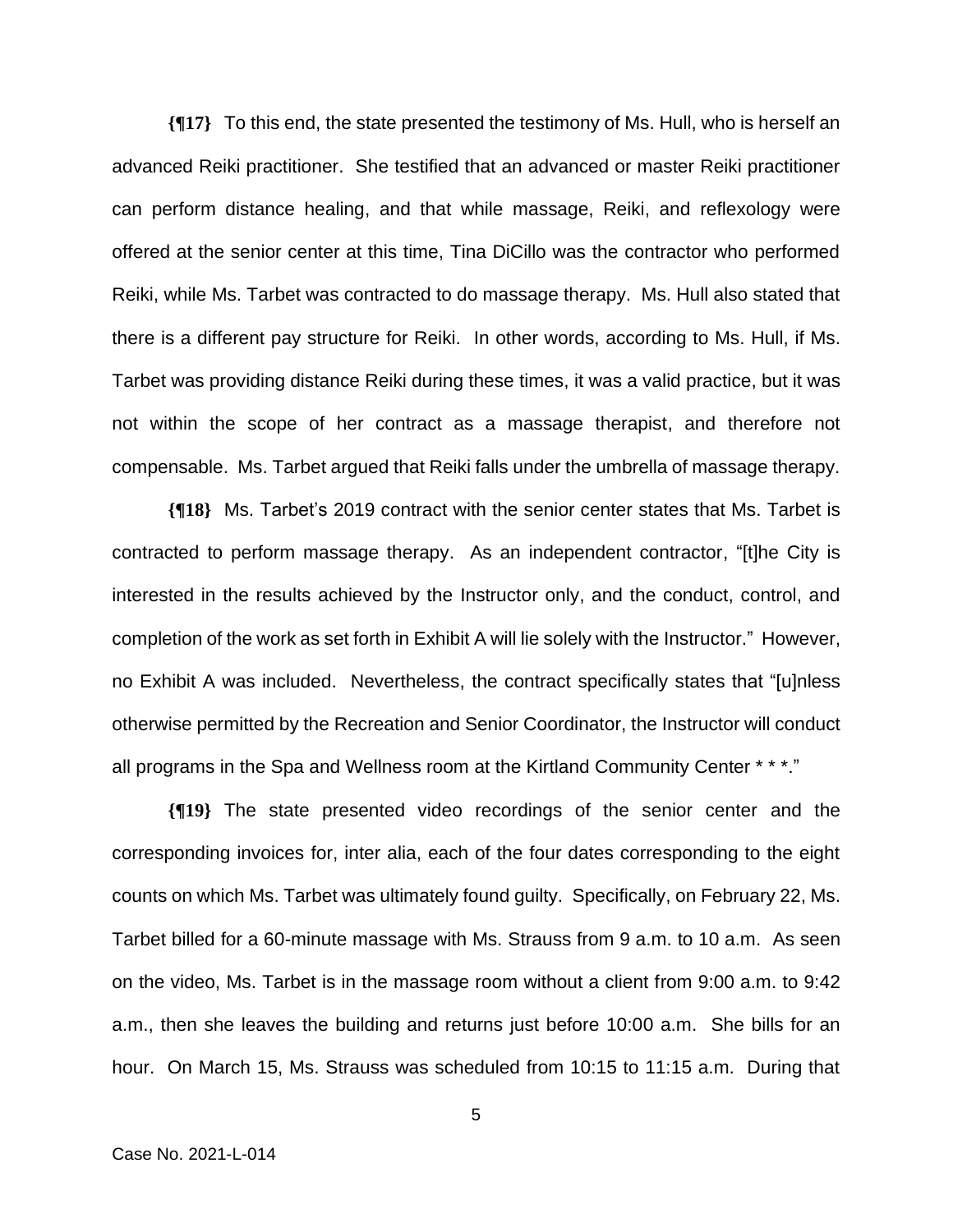time, Ms. Tarbet enters the massage room without a client physically present and stays there from about 10:15 a.m. to 10:46 a.m. She billed for a 60-minute massage. On April 1, Ms. Tarbet can be seen leaving the senior center before 6 p.m. but she billed for a massage starting at 6:45 p.m. Finally, on April 15, Ms. Strauss was scheduled from 5:30 p.m. to 6:30 p.m. At that time Ms. Tarbet can be seen walking the halls of the senior center and leaving the building briefly. She takes another client around 6:10 p.m., despite billing for Ms. Strauss from 5:30 p.m. to 6:30 p.m.

**{¶20}** Taken together, this evidence suggests that Ms. Tarbet had a pattern of billing for services either not performed or not performed according to her contract. Ms. Tarbet's contract did not expressly permit her to perform Reiki. There is no evidence to suggest that Ms. Tarbet did not know that another practitioner at the senior center was the hired Reiki instructor or that Ms. Tarbet practiced Reiki with any other client aside from her mother. Moreover, when confronted by Ms. Hull, Ms. Tarbet does not mention distance Reiki, but lies about a change in schedule. Considering the foregoing, we find that a juror could reasonably believe that she knew her contract did not permit her to be paid for practicing Reiki.

**{¶21}** Moreover, even if Ms. Tarbet's contract permitted her to bill for Reiki services, her contract expressly stated the services must be performed in the massage room at the senior center. On April 1, Ms. Tarbet was not even in the building for the hour she billed. And on April 15, she bills two different clients for overlapping time slots.

**{¶22}** After careful consideration of the evidence presented at trial, we find that the state presented evidence sufficient of each element of each offense for the matter to be set before the jury and that a reasonable juror could believe that Ms. Tarbet's actions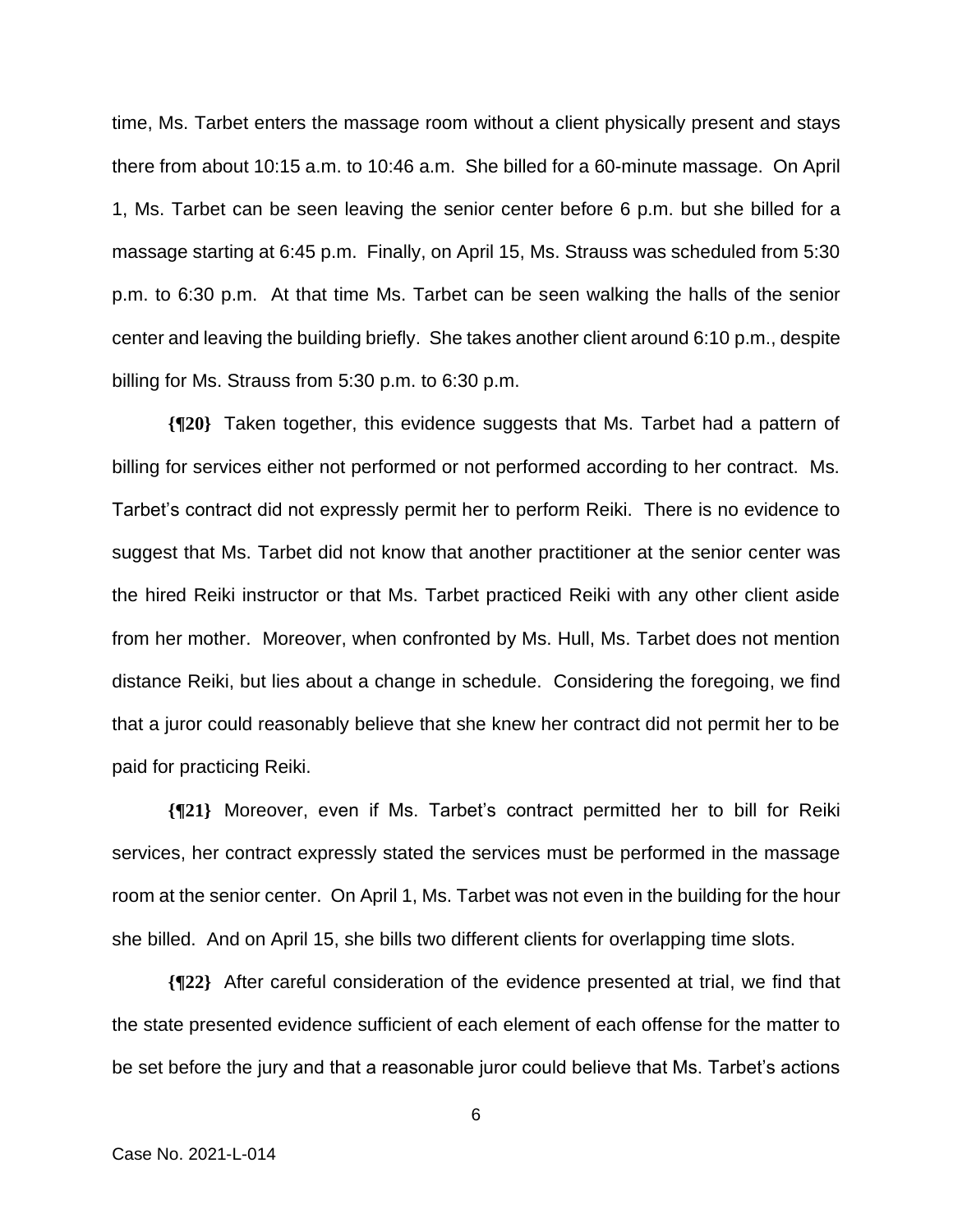were intended to be fraudulent. Accordingly, we cannot find the trial court erred in overruling Ms. Tarbet's Crim.R. 29 motion.

- **{¶23}** Accordingly, Ms. Tarbet's second assignment of error is without merit.
- **{¶24}** Her first states:
- **{¶25}** The trial court erred to the prejudice of the defendant-appellant when it returned a verdict of guilty against the manifest weight of the evidence.

**{¶26}** "Although a court of appeals may determine that a judgment of a trial court is sustained by sufficient evidence, that court may nevertheless conclude that the judgment is against the weight of the evidence." *Thompkins, supra,* at 387, citing *State v. Robinson*, 162 Ohio St. 486 (1955). "Weight of the evidence concerns 'the inclination of the greater amount of credible evidence, offered in a trial, to support one side of the issue rather than the other. It indicates clearly to the jury that the party having the burden of proof will be entitled to their verdict, if, on weighing the evidence in their minds, they shall find the greater amount of credible evidence sustains the issue which is to be established before them. Weight is not a question of mathematics, but depends on its effect in inducing belief.'" (Emphasis omitted.). *Thompkins, supra,* quoting Black's, *supra*, at 1594.

**{¶27}** When reviewing the manifest weight of the evidence, "'[t]he court, reviewing the entire record, weighs the evidence and all reasonable inferences, considers the credibility of witnesses and determines whether in resolving conflicts in the evidence, the jury clearly lost its way and created such a manifest miscarriage of justice that the conviction must be reversed and a new trial ordered. The discretionary power to grant a new trial should be exercised only in the exceptional case in which the evidence weighs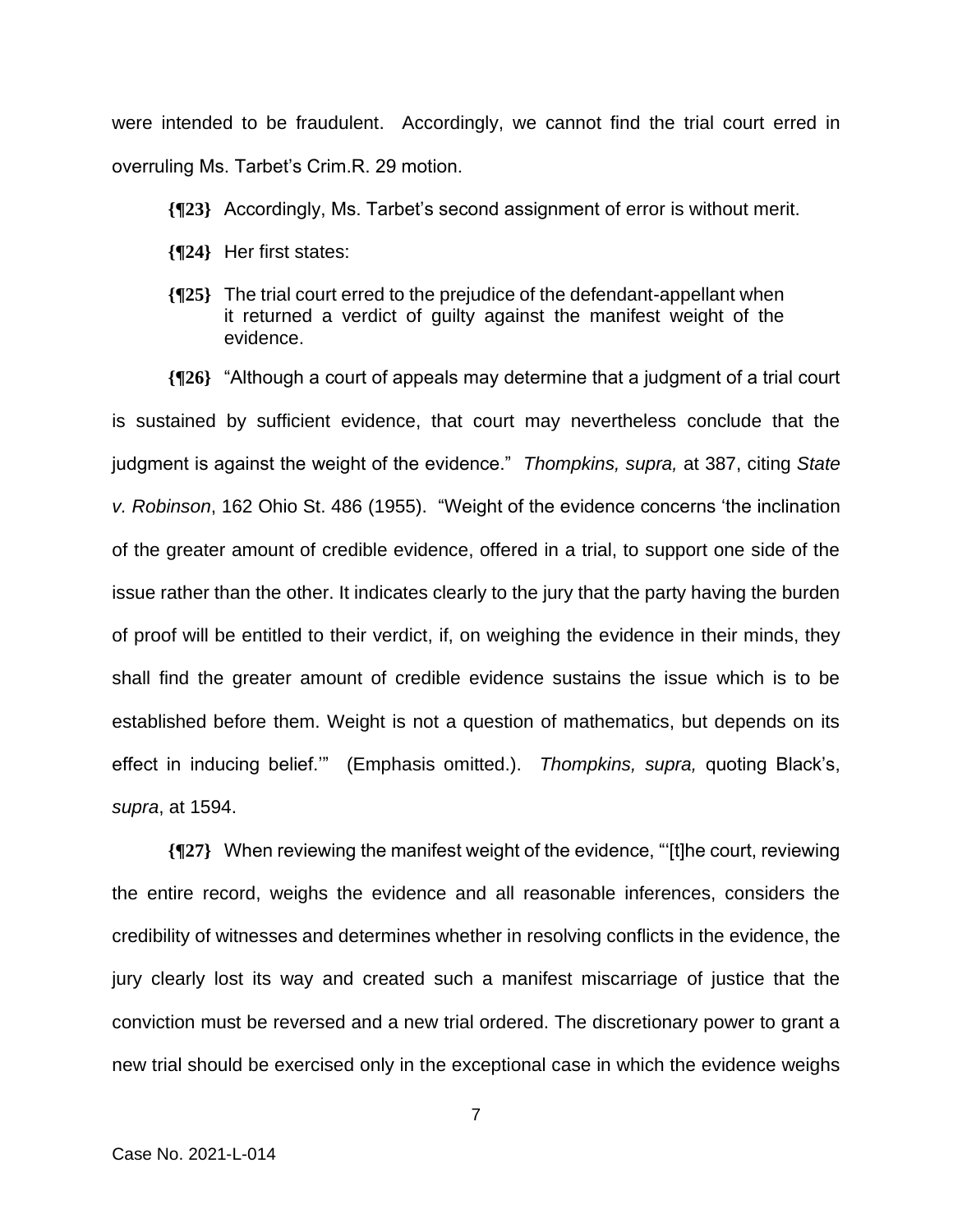heavily against the conviction.'" *Thompkins, supra, quoting State v. Martin*, 20 Ohio App.3d 172, 175 (1st Dist.1983).

**{¶28}** "Nevertheless, '[t]he trier of fact is free to believe or disbelieve all or any of the testimony' and 'is in the best position to take into account inconsistencies, along with the witnesses' manner and demeanor, and determine whether the witnesses' testimony is credible.' \* \* \* 'Consequently, although an appellate court must act as a 'thirteenth juror' when considering whether the manifest weight of the evidence requires reversal, it must also give great deference to the fact finder's determination of the witnesses' credibility.'" *State v. Vanover*, 11th Dist. Geauga No. 2020-G-0268, 2021-Ohio-3172, ¶33, quoting *State v. Haney*, 11th Dist. Lake No. 2012-L-098, 2013-Ohio-2823, ¶43.

**{¶29}** As discussed under her second assigned error, a jury could reasonably find, and in fact did find, that Ms. Tarbet intended to be paid for services she did not perform according to her contract. Ms. Tarbet's explanation, that she was performing distance Reiki on Ms. Strauss during the times for which she submitted invoices and that she believed she was permitted to bill for Reiki services, is not supported by the record. Though her contract permitted her the autonomy to complete her work as she saw fit, there was no evidence to suggest that Ms. Tarbet routinely performed Reiki on any client other than her mother. At the very least, she was not performing an hour of services or performing them in her assigned massage room at the senior center.

**{¶30}** Moreover, given that this was a consistent practice for Ms. Tarbet, that she knew her contract required the work to be performed in the massage room at the senior center, and that she did not practice Reiki with any other client, the evidence weighs against a finding that Ms. Tarbet honestly believed she was permitted to bill for Reiki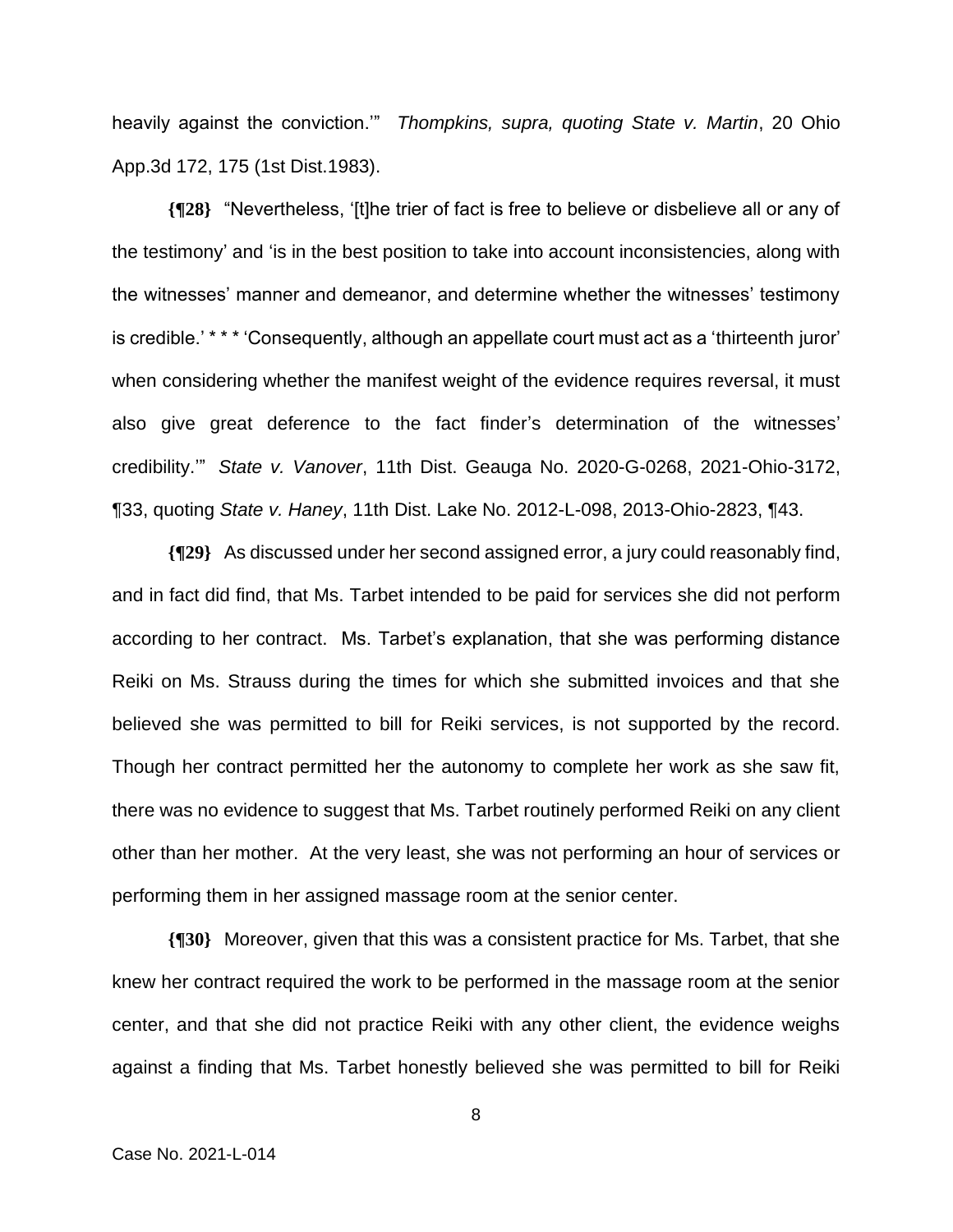services or that she made mistakes in billing for services not performed. Moreover, when

confronted, Ms. Tarbet did not answer honestly and attempted to cover up her actions.

Thus, we cannot say her convictions were against the manifest weight of the evidence.

- **{¶31}** Thus, Ms. Tarbet's first assignment of error is without merit.
- **{¶32}** Her third states:
- **{¶33}** The trial court erred to the prejudice of the defendant-appellant by failing to exclude testimony regarding the defendant-appellant's prior bad acts, in violation of the defendant-appellant's due process rights and rights to fair trial as guaranteed by the Sixth and Fourteenth Amendments to the United States Constitution and Sections 5 and 10, Article I of the Ohio Constitution.

**{¶34}** "[A]ppellate review of a trial court's decision regarding the admissibility of other crimes, wrongs, or acts under Evid.R. 404(B) is conducted under an abuse-ofdiscretion standard." *State v. Morris*, 132 Ohio St.3d 337, 2012-Ohio-2407, ¶1. The term "abuse of discretion" is one of art, connoting judgment exercised by a court which neither comports with reason, nor the record. *State v. Ferranto*, 112 Ohio St. 667, 676-678 (1925). An abuse of discretion may be found when the trial court "applies the wrong legal standard, misapplies the correct legal standard, or relies on clearly erroneous findings of fact." *State v. Bernard*, 11th Dist. Ashtabula No. 2016-A-0063, 2018-Ohio-351, ¶27, quoting *Thomas v. Cleveland*, 176 Ohio App.3d 401, 2008-Ohio-1720, ¶15 (8th Dist.).

**{¶35}** Evid.R. 404(B) states in pertinent part: "Evidence of other crimes, wrongs, or acts is not admissible to prove the character of a person in order to show action in conformity therewith. It may, however, be admissible for other purposes, such as proof of motive, opportunity, intent, preparation, plan, knowledge, identity, or absence of mistake or accident." This so called "other-acts evidence" is also "'subject to the limitations provided in Evid.R. 402 and 403; therefore, the proffered evidence must be relevant and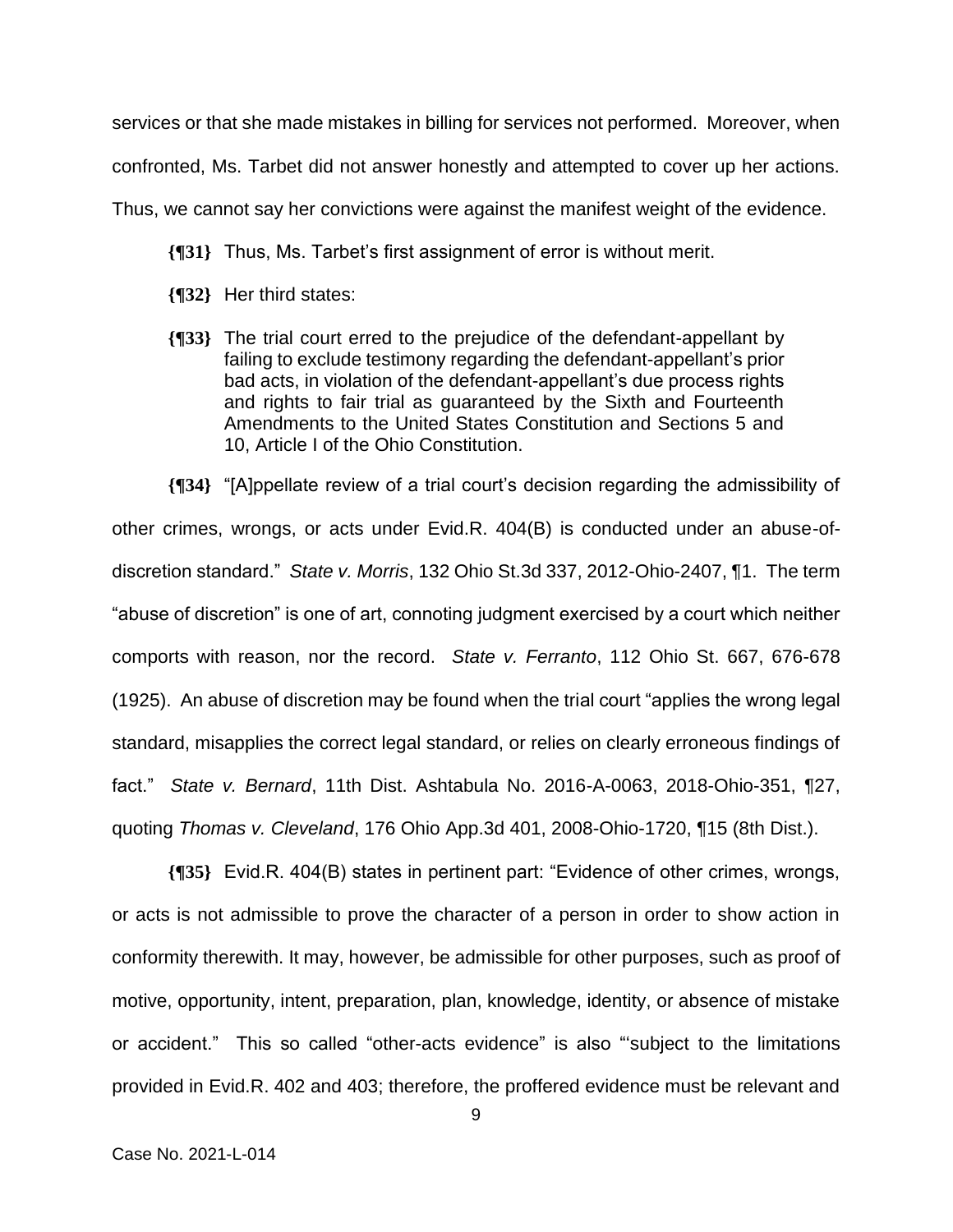its probative value must outweigh its potential for unfair prejudice.'" *Bernard, supra,* at ¶34, quoting *Lyndhurst v. Smith*, 8th Dist. Cuyahoga No. 97045, 2012-Ohio-2920, ¶27.

**{¶36}** Though the state dropped two counts pertaining to events occurring April 29, 2019, the day that Ms. Tarbet was caught, the state presented substantial evidence of the events of that day. Ms. Tarbet objected; the state argued they showed her modus operandi, and the start of the investigation, and therefore met the exception provided by Evid.R. 404(B). The trial court overruled the objection, stating, "this is how the whole investigation started and is necessary, essential evidence to be presented as to why this led to where it went." During closing arguments, the state commented, "[t]his didn't happen once, \* \* \* twice, \* \* \* [or] three times. It happened six. Seven times if you count April 29th \* \* \*."

**{¶37}** Addressing first the state's closing comments, while these comments were inappropriate given that the state had dismissed the count pertaining to April 29, we do not agree that they created an unfair prejudice against Ms. Tarbet. The court instructed the jury that closing arguments were not evidence to be considered. The jury is presumed to have followed the instructions given by the trial court. *State v. Sanders*, 11th Dist. Lake No. 2011-L-024, 2012-Ohio-400, ¶54.

**{¶38}** Moreover, April 29 was the day that Ms. Hull confronted Ms. Tarbet. In that conversation, Ms. Tarbet lied about which clients she was seeing at which time due to cancelled appointments. It is the day that Ms. Hull began her investigation, after receiving an unacceptable explanation from Ms. Tarbet as to the discrepancies. Thus, it is clear that the evidence presented regarding April 29 was particularly relevant to the case and supported a finding that Ms. Tarbet intended to defraud the City, that her actions were